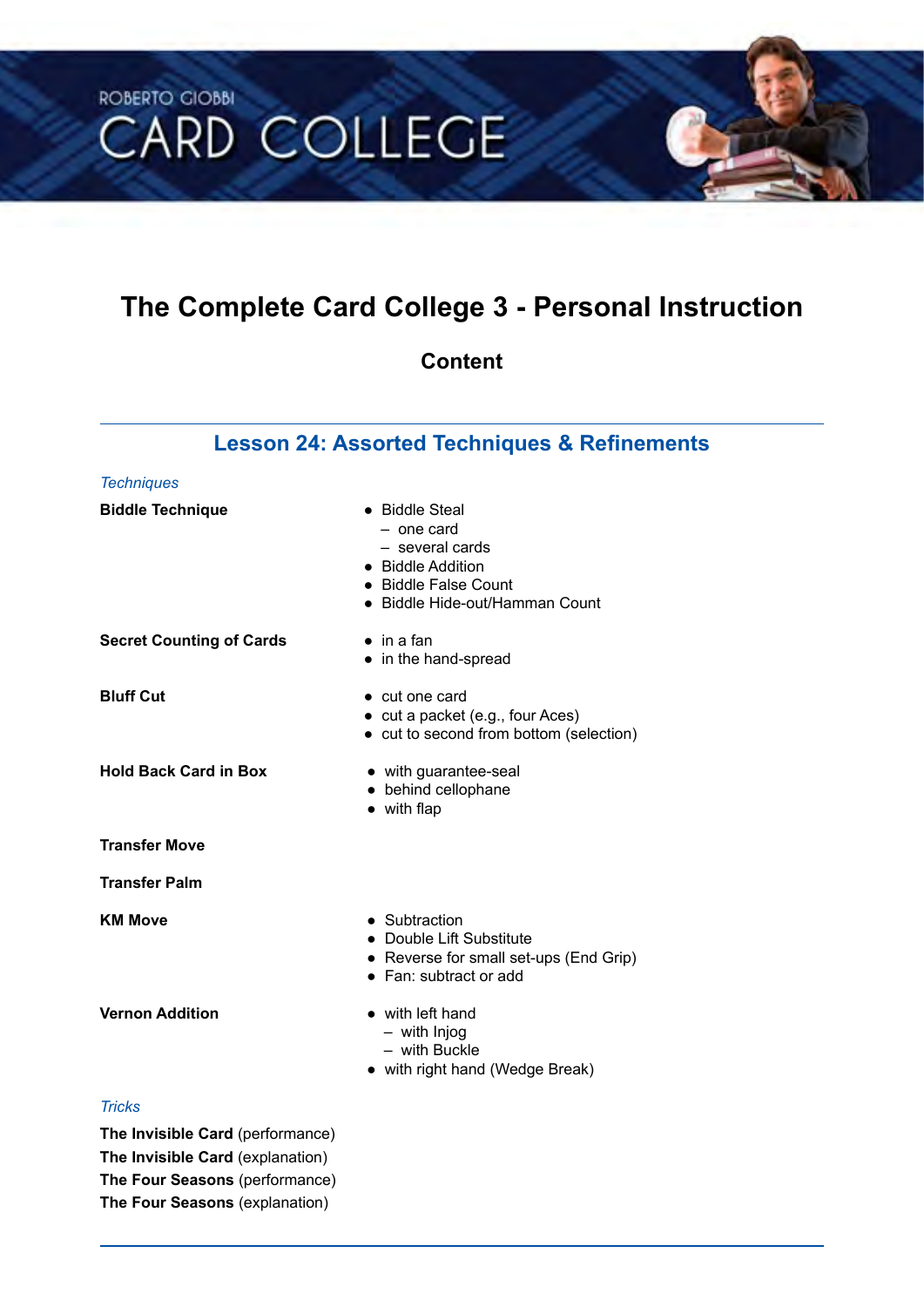## **Lesson 25: Breaks, Steps, Injogs**

| <b>Techniques</b>                                                                                                                         |                                                                                                                                                                                                                                                                                                                                                                                                                                                                                              |
|-------------------------------------------------------------------------------------------------------------------------------------------|----------------------------------------------------------------------------------------------------------------------------------------------------------------------------------------------------------------------------------------------------------------------------------------------------------------------------------------------------------------------------------------------------------------------------------------------------------------------------------------------|
| <b>Break</b>                                                                                                                              | • Types of Breaks<br>- Little-finger Break<br>- Thumb Break<br>- Erdnase Break<br>- Heel-of-the-thumb Break<br>- Wedge Break<br>- enlarge breaks<br>• Break Transfers<br>- from little finger to Erdnase Break<br>- from little finger to heel of the thumb<br>- insert card into break<br>• Break under top card<br>- Back Breaker<br>- Pop-up Break<br>• Dribble Break<br>- basic handling<br>- as a Control 2nd from bottom<br>• Crocodile Technique<br>$-$ with Injog<br>- with Side-jog |
| <b>Step</b>                                                                                                                               | • six types of steps (forward, backward, leftward, rightward, two<br>diagonals)<br>• Ribbon-spread and Step<br>• Fan and Step<br>• spectator holds stepped deck                                                                                                                                                                                                                                                                                                                              |
| <b>Injog</b>                                                                                                                              | • Automatic Jog Control<br>• Drop Jog<br>• Diagonal Push-in and fan<br>- close fan clockwise<br>- close fan anti-clockwise<br>• Details of handling for Injog<br>- dribble deck at end and sides to table or hand<br>- take break under Injog<br>- transfer jogs (All-around Square-up)                                                                                                                                                                                                      |
| <b>Tricks</b>                                                                                                                             |                                                                                                                                                                                                                                                                                                                                                                                                                                                                                              |
| The Mastergrip (performance)<br>The Mastergrip (explanation)<br>Ectoplasmic Kings (performance)<br><b>Ectoplasmic Kings (explanation)</b> |                                                                                                                                                                                                                                                                                                                                                                                                                                                                                              |
|                                                                                                                                           | <b>Lesson 26: Controls Part 2</b>                                                                                                                                                                                                                                                                                                                                                                                                                                                            |
| <b>Techniques</b>                                                                                                                         |                                                                                                                                                                                                                                                                                                                                                                                                                                                                                              |
| <b>Convincing Control</b>                                                                                                                 | $\bullet$ as a control<br>• Convincing Control Palm                                                                                                                                                                                                                                                                                                                                                                                                                                          |
| <b>Bluff Pass</b>                                                                                                                         |                                                                                                                                                                                                                                                                                                                                                                                                                                                                                              |
| <b>Lift Shuffle Control</b>                                                                                                               | $\bullet$ one card<br>• several cards                                                                                                                                                                                                                                                                                                                                                                                                                                                        |
| <b>Logical Control</b>                                                                                                                    | • Hand-spread<br>- Crocodile Technique<br>• variation with quick trick                                                                                                                                                                                                                                                                                                                                                                                                                       |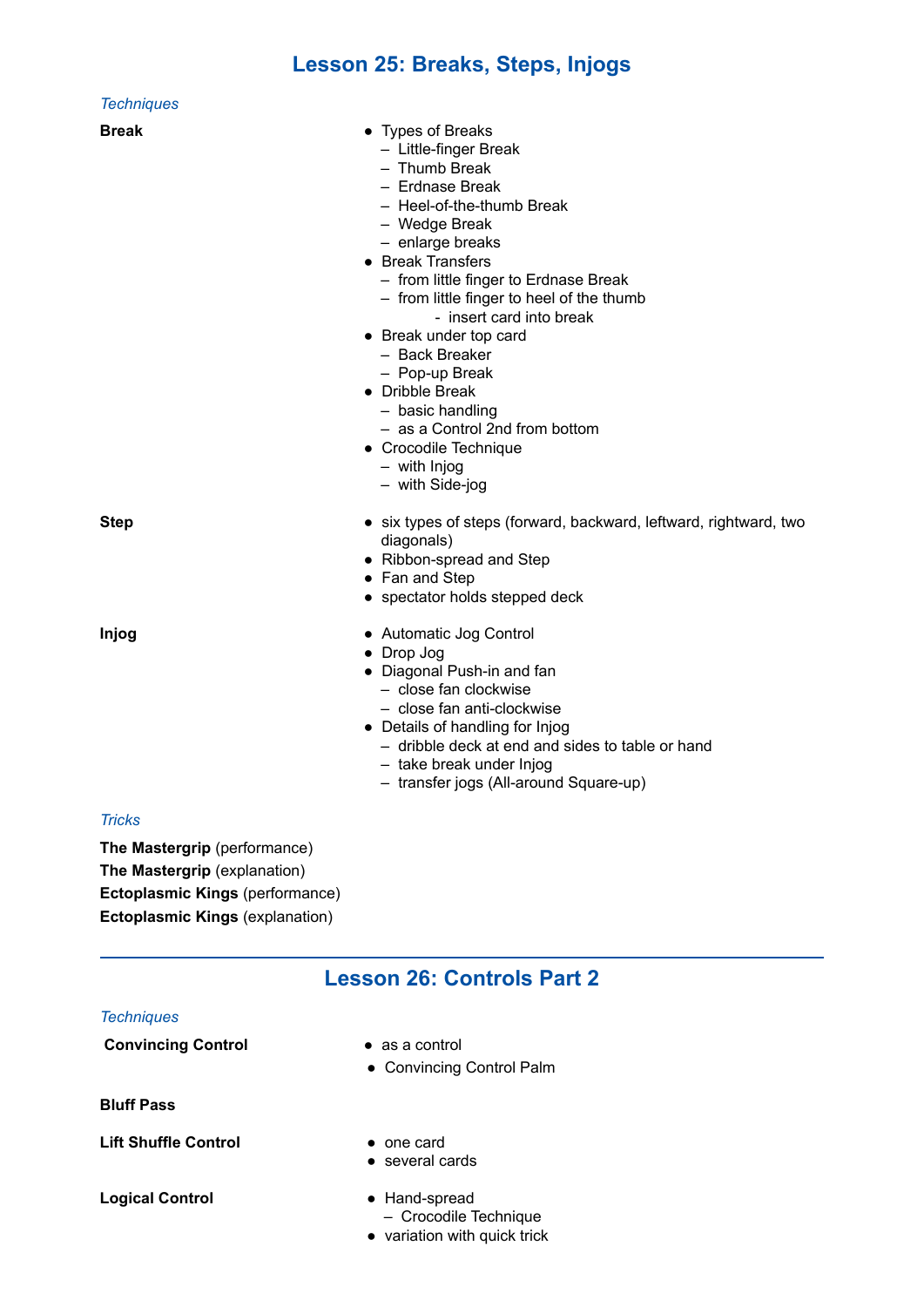## *Tricks*

*Techniques* 

**A Sure Bet** (performance) **A Sure Bet** (explanation) **Daley's Great Card Discovery** (performance) **Daley's Great Card Discovery** (explanation)

# **Lesson 27: Multiple Shifts**

| <b>Generalities</b>                     | • Why take out and lose again?<br>- multiple selections<br>- Aces from previous trick<br>$-$ to sign the cards<br>- spectator chooses four-of-a-kind<br>• insertion of cards<br>- standard method - replacement with deck in Dealing Position<br>- replacement in ribbon-spread<br>$-$ replacement in fan<br>• Why cut or shuffle the cards after insertion?<br>• Insertion and Control-cut-shuffle in same direction |
|-----------------------------------------|-----------------------------------------------------------------------------------------------------------------------------------------------------------------------------------------------------------------------------------------------------------------------------------------------------------------------------------------------------------------------------------------------------------------------|
| <b>Swing Cut Multiple Shift</b>         | • false All-around Square-up<br>• palm Aces after MS<br>• Control to bottom                                                                                                                                                                                                                                                                                                                                           |
| <b>Bluff Multiple Shift</b>             | • with Riffle Force<br>• with Dribble Force                                                                                                                                                                                                                                                                                                                                                                           |
| Dai Vernon Multiple Shift               |                                                                                                                                                                                                                                                                                                                                                                                                                       |
| <b>Overhand Shuffle Multiple Shift</b>  |                                                                                                                                                                                                                                                                                                                                                                                                                       |
| <b>Natural Multiple Shift</b>           |                                                                                                                                                                                                                                                                                                                                                                                                                       |
| <b>Lateral Insertion Multiple Shift</b> |                                                                                                                                                                                                                                                                                                                                                                                                                       |
| <b>Simple Shift</b>                     |                                                                                                                                                                                                                                                                                                                                                                                                                       |
| <b>Trick</b>                            |                                                                                                                                                                                                                                                                                                                                                                                                                       |

**The Vanishing Deck** (performance) **The Vanishing Deck** (explanation)

## **Lesson 28: Double Lift – Part 3**

## *Techniques*

**Push-over Double Lift ●** book-leaf handling

- 
- end-over-end handling

**Floating Double Lift**

**Intelligent Double Lift**

**Stuart Gordon Double Lift**

**Small Packet Double Lift**

- **Center Double Lift Pull-out Center Double Lift** 
	- Twist-out Center Double Lift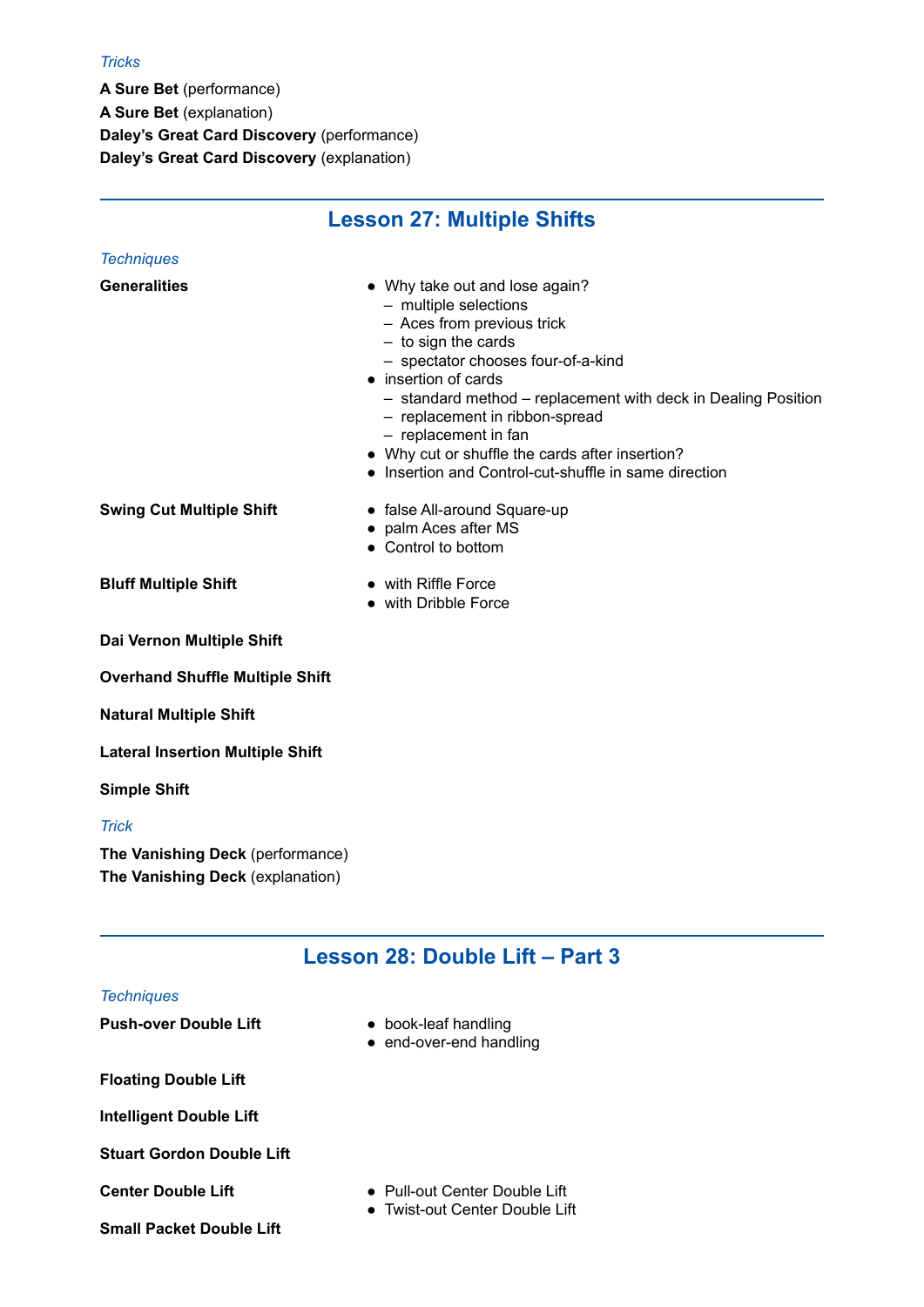## **Double Lift Replacements (Unloads)●** Optical Replacement

- Ascanio Replacement
- Ghost Switch
- Turnover Replacement – Stanley Collins
- Max Katz Replacement
- Dai Vernon Replacement
- Stuart Gordon V Movement Replacement

## *Tricks*

**The Time Machine** (performance) **The Time Machine** (explanation) **The Palindrome Cards** (performance) **The Palindrome Cards** (explanation) **Jazz Aces Revisited** (performance) **Jazz Aces Revisited** (explanation)

## **Lesson 29: False Displays Counts 2**

#### *Techniques*

**Ascanio Spread** <br> **•** to the face

- 
- to the back
- with tabled double
- Ascanio Spread Fan

**Open Display**

- **Olram Subtlety •** basic handling
	- quick trick: Venus vs. Mars

**Overcount** 

**D'Amico Spread**

- **All Alike Display Sequences** Marlo Diminishing Lift Display – with four cards
	- with five cards
	- Jennings Diminishing Lift Display Variation
	- Flushtration Count
	- Duplicount
	- Hindu Shuffle Display
	- Swing Cut Display
	- "Marlo Bit"

## *Tricks*

**Philosopher's Aces** (performance) **Philosopher's Aces** (explanation) **Dance of the Cannibals** (performance) **Dance of the Cannibals** (explanation)

## **Lesson 30: Riffle Shuffle 2**

## *Techniques*

- **Zarrow Shuffle** *e**Zarrow Genesis* 
	- Old-style false dovetail shuffle
	- Zarrow Dynamic
	- Zarrow Shuffle (one shuffle)
		- Block cover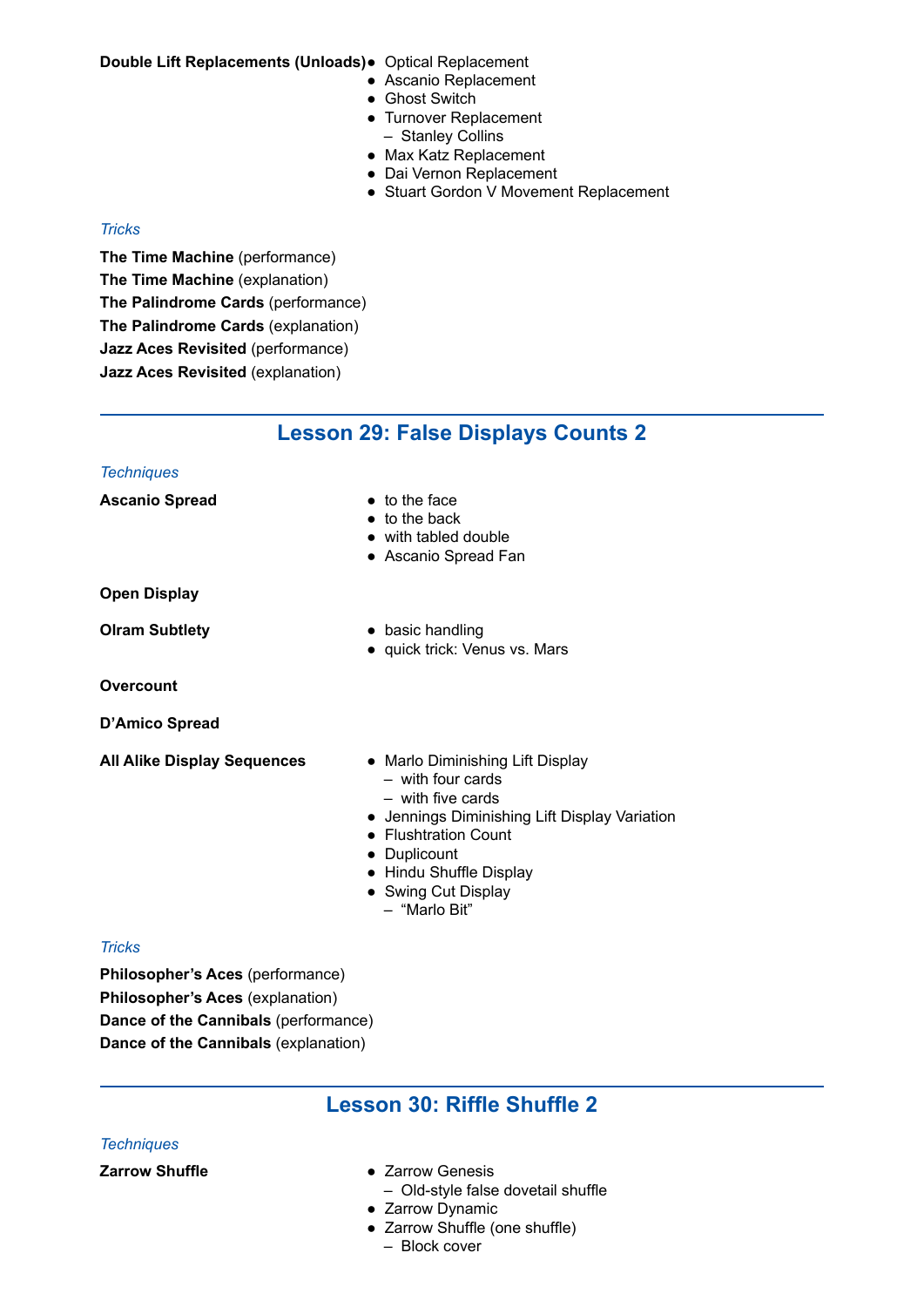|                                        | - Slip-cut cover<br>- Block-cover with slip-cut<br>- Tamariz ruse<br>- Post-slip-cut<br>- Pre-slip-cut<br>- Vernon Cold Deck Cut (Lesson 23)<br>- Triple False Cut<br>• Zarrow Shuffle (two shuffles)<br>- Without previous Cold Deck Cut (final cut)<br>- under three cards<br>- muscle memory block (Roy Walton)<br>- With previous Cold Deck Cut |
|----------------------------------------|-----------------------------------------------------------------------------------------------------------------------------------------------------------------------------------------------------------------------------------------------------------------------------------------------------------------------------------------------------|
| <b>Pull-through Shuffle</b>            | • standard method<br>• Mysterious Kid variation                                                                                                                                                                                                                                                                                                     |
| <b>Triumph Shuffle</b>                 | • as red-black false shuffle<br>• with post-slip-cut & Up-the-ladder Cut<br>• with Cold Deck Cut (Slip Cut)                                                                                                                                                                                                                                         |
| <b>Pull-through Multiple Shift</b>     | • Control to bottom<br>• with face up deck to top<br>• Control to top                                                                                                                                                                                                                                                                               |
| <b>Combination Shuffles &amp; Cuts</b> |                                                                                                                                                                                                                                                                                                                                                     |
| <b>Top Stock Controls</b>              | • Right-left Riffle Shuffle<br>• with Cold Deck Cut<br>• with Block Transfer<br>- Triumph Shuffle<br>- Zarrow Shuffle<br>- Push-through (floating block)                                                                                                                                                                                            |
| <b>Bottom Stock Controls</b>           | • Combination Shuffle & Cut                                                                                                                                                                                                                                                                                                                         |
| <b>Red-black False Shuffles</b>        | • Zarrow Shuffle<br>• Triumph Shuffle<br>• Center Pull-out<br>• Vernon Red-black False Shuffle                                                                                                                                                                                                                                                      |

## **In-the-hands False Riffle Shuffle**

*Tricks* 

**Reality and Fantasy** (performance) **Reality and Fantasy** (explanation) **Triumph** (performance) **Triumph** (explanation)

## **Lesson 31: Faro Shuffle**

## *Techniques*

- **Introduction characteristics & Genesis of Faro Shuffle** 
	- Faro from top & Faro from bottom
	- mathematical basis
	- Perfect Faro vs. Partial Faro
	- How to prepare deck for Faro Shuffle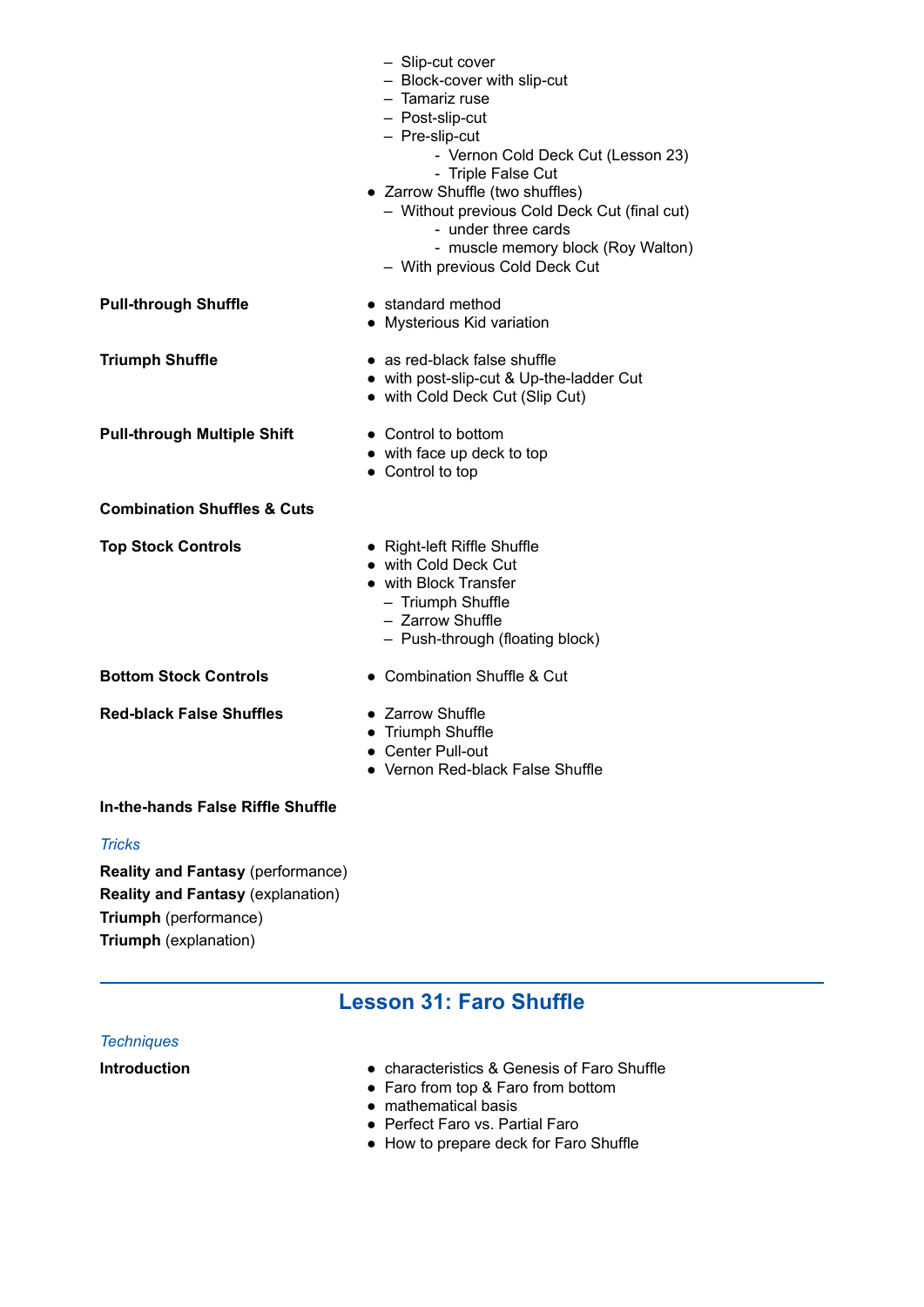- **Partial Faro** *e* Partial Faro mechanics
	- Faro Slough-off (partial Faro with Rest)
	- alternating set-ups
	- Permutation
	- In-Faro (2x)
		- $-$  Out-Faro (2x  $-$  1)
	- combination In- & Out-Faro & Overhand Shuffle Run

- **Straddle Faro • from Partial Faro** 
	- Incomplete Faro Control (to center of deck)
	- Glimpsed Key Card Placement

### **Perfect Faro Shuffle**

## *Tricks*

**The Two Detectives** (performance) **The Two Detectives** (explanation) **Numerology** (performance) **Numerology** (explanation)

## **Lesson 32: Advanced Palming Techniques**

#### *Techniques*

|  | Introduction |  |  |  |  |
|--|--------------|--|--|--|--|
|  |              |  |  |  |  |

| <b>One-handed Palm</b>            | • standard handling<br>• Marlo's simplified handling                                                                                                                                                                                                                             |
|-----------------------------------|----------------------------------------------------------------------------------------------------------------------------------------------------------------------------------------------------------------------------------------------------------------------------------|
| <b>Loewy Palm</b>                 | • standard handling<br>• End Grip handling                                                                                                                                                                                                                                       |
| <b>Gambler's Cop</b>              | • to get card into Cop position<br>• Cop Replacement<br>• Cop Addition                                                                                                                                                                                                           |
| <b>Bottom Palm</b>                | • Bottom Palm left hand (one or several cards)<br>- Hofzinser Bottom Palm<br>- Card College Bottom Palm<br>- Erdnase Bottom Palm (from Erdnase Break)<br>• Bottom Palm right hand (one card)<br>• Bottom Palm right hand (several cards)<br>• Replacement of bottom-palmed cards |
| <b>Palm Transfers &amp; Ruses</b> | • Pocket Extraction<br>- from breast pocket<br>- from trousers pocket<br>- from breast pocket<br>• Card from Inner Jacket-pocket<br>- from right palm<br>- transfer inside jacket<br>- from Kelly Bottom Placement                                                               |
| <b>Tricks</b>                     |                                                                                                                                                                                                                                                                                  |

#### *Tricks*

**Just imagine…** (performance) **Just imagine…** (explanation) **Cop Stop** (performance) **Cop Stop** (explanation)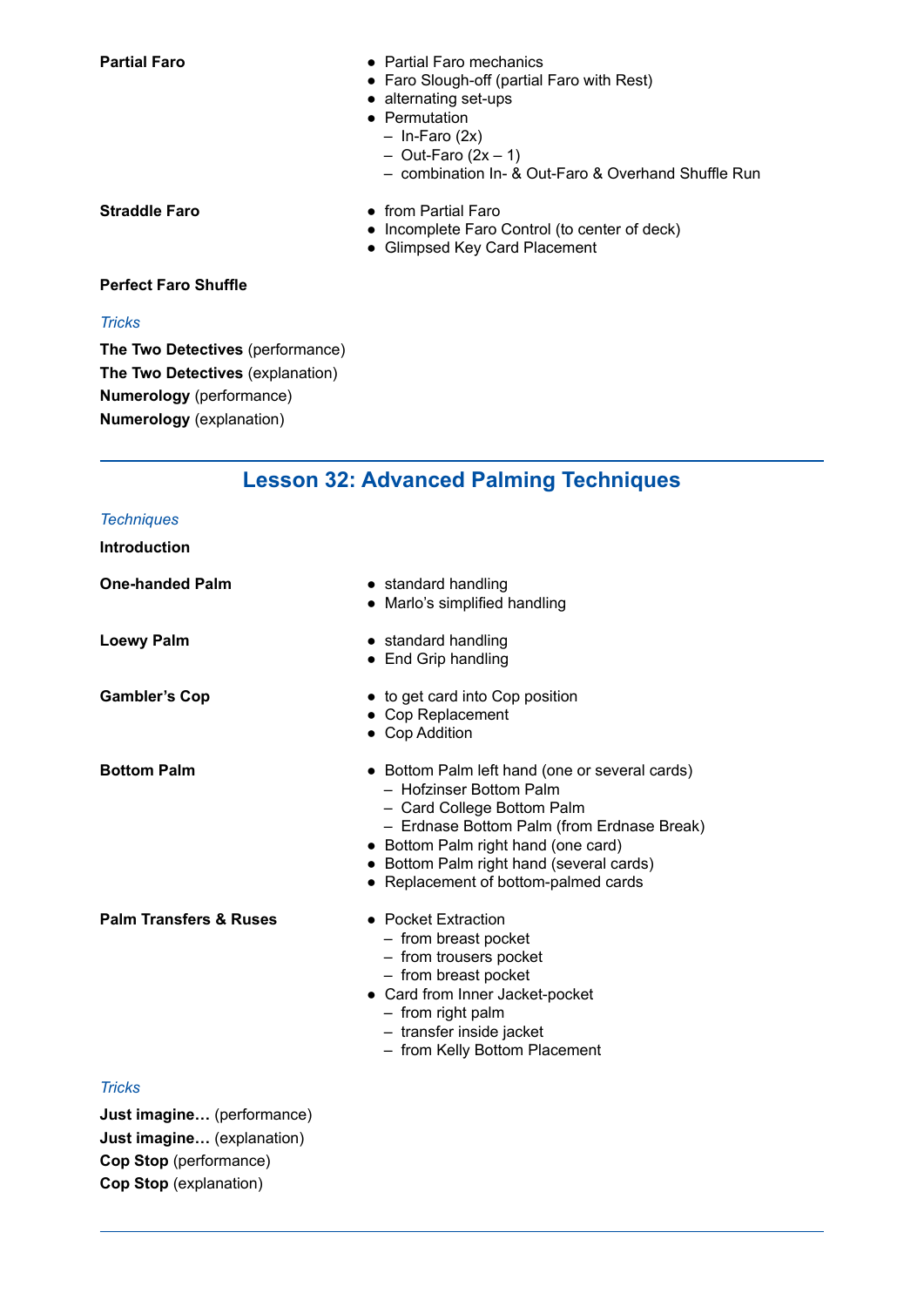## **Lesson 33: Side Steal and Diagonal Palm Shift**

#### *Techniques*

- **Side Steal Transfer •** Side Steal Transfer to top
	- Side Steal Transfer to bottom
	- Side Steal Transfer to any position
	- Covers for Side Steal Transfer
		- Dribble and Square, Hand-spread, Fan
		- Ribbon-spread
		- table deck to the left
		- Skinner Riffle
		- riffle and listen

## **Side Steal Palm**

**Simplified Side Steal**

- **Diagonal Palm Shift • •** with replacement on bottom of deck
	- as a direct steal
	- from an Injog

## *Tricks*

**Picknick at the Summit** (performance) **Picknick at the Summit** (explanation) **The Phantom Card** (performance) **The Phantom Card** (explanation)

|                                   | <b>Lesson 34: Color Change</b>                                                                                  |
|-----------------------------------|-----------------------------------------------------------------------------------------------------------------|
| <b>Techniques</b>                 |                                                                                                                 |
| <b>Introduction</b>               | • Terminology<br>$\bullet$ as a Flourish<br>• as an Effect<br>- to correct a mistake<br>- "Picking off the Pip" |
| <b>Classic Color Change</b>       | • Kaps handling<br>· Vallarino-Giobbi handling                                                                  |
| <b>Slap Color Change</b>          |                                                                                                                 |
| <b>Wave Color Change</b>          | • Backhand Wave<br>• Side-to-side Wave<br>• Armrest Wave                                                        |
| <b>Houdini Color Change</b>       | • single card<br>• repeat change                                                                                |
| <b>Flip-flop Color Change</b>     |                                                                                                                 |
| <b>Fadeaway Color Change</b>      |                                                                                                                 |
| <b>Tricks</b>                     |                                                                                                                 |
| Through and Through (performance) |                                                                                                                 |

**Through and Through** (explanation)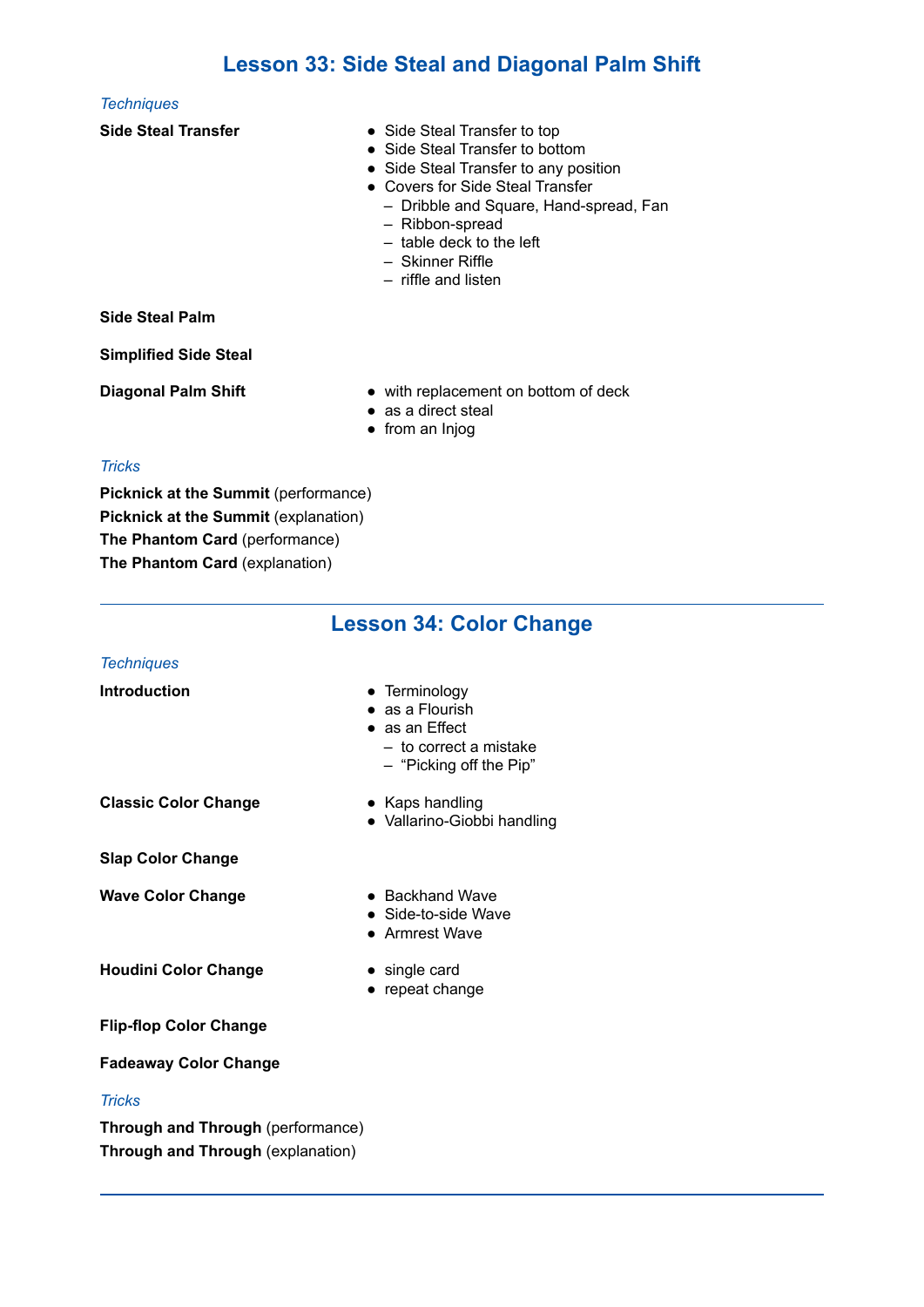# ROBERTO CIOBBI **CARD COLLEGE**

## **The Complete Card College 4 - Personal Instruction**

## **Content**

## **Lesson 35: Forces – Part 3**

| <b>Techniques</b>                                                                                                                                              |                                                                               |
|----------------------------------------------------------------------------------------------------------------------------------------------------------------|-------------------------------------------------------------------------------|
| <b>Ribbon-spread Force</b>                                                                                                                                     |                                                                               |
| <b>Toss Force</b>                                                                                                                                              |                                                                               |
| <b>Peek Force</b>                                                                                                                                              |                                                                               |
| <b>Cut Force</b>                                                                                                                                               |                                                                               |
| <b>Cut-deeper Force Variations</b>                                                                                                                             | • Under-the-table Force<br>• So Simple Force<br>• Pass at the So Simple Force |
| <b>Packet Force</b>                                                                                                                                            |                                                                               |
| <b>Curious Count Force</b>                                                                                                                                     |                                                                               |
| <b>Under-the-handkerchief Force</b>                                                                                                                            |                                                                               |
| <b>Bottom Bluff Force</b>                                                                                                                                      |                                                                               |
| <b>Dribble Force</b>                                                                                                                                           |                                                                               |
| <b>Tricks</b>                                                                                                                                                  |                                                                               |
| The Card in the Wallet (performance)<br>The Card in the Wallet (explanation)<br>The Triangle of Mystery (performance)<br>The Triangle of Mystery (explanation) |                                                                               |

## **Lesson 36: Single Card Switches**

## *Techniques*

**Simple Turnover Switch**

**Card-spread Switch**

**Allerton Change**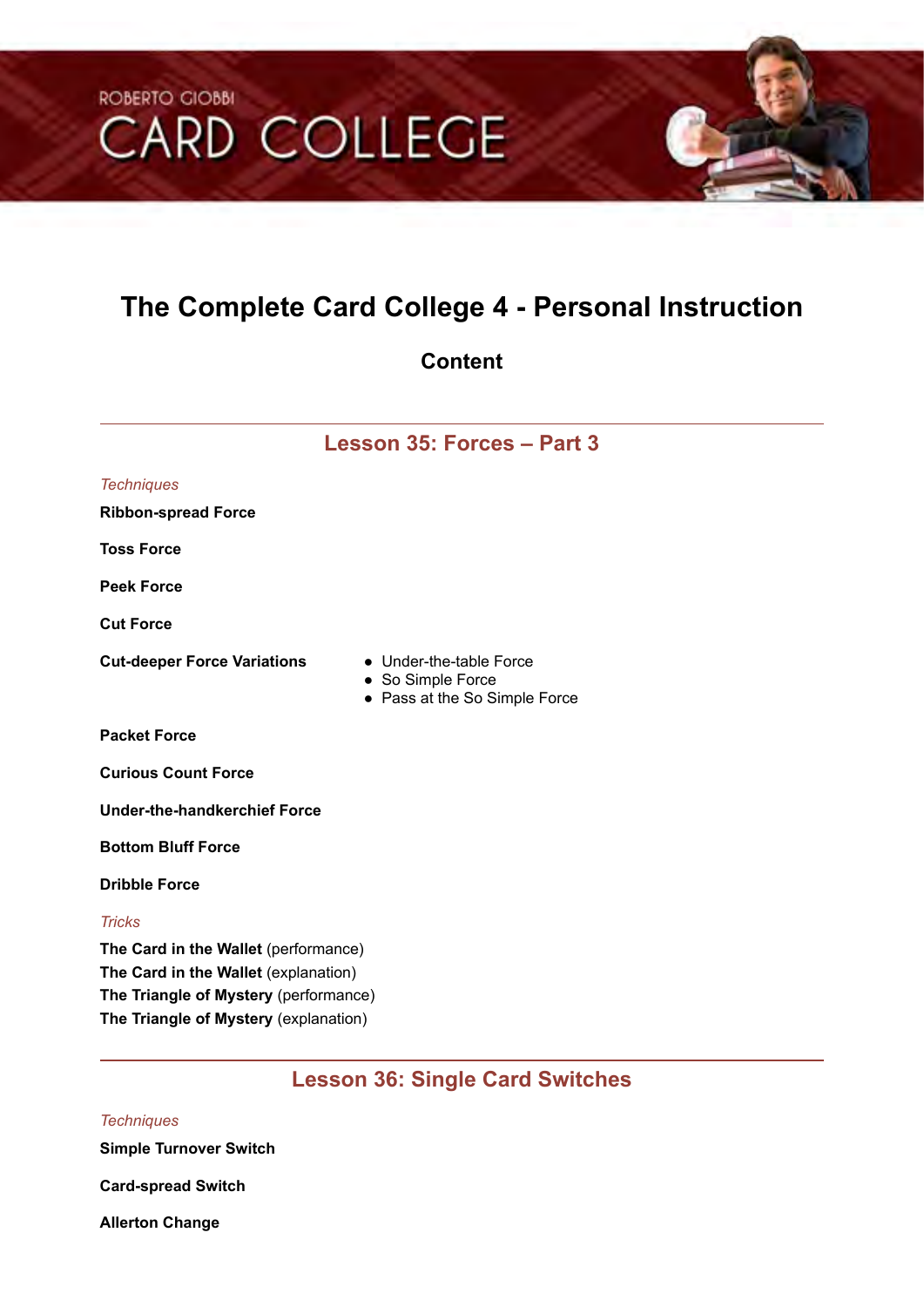**Spread Laydown Switch**

**"Hofzinser" Top Change**

**Push-in Change**

**Glide Change**

**Mexican Turnover**

#### *Tricks*

**The Mysterious Envelope** (performance) **The Mysterious Envelope** (explanation) **Matching the Cards** (performance) **Matching the Cards** (explanation)

## **Lesson 37: Packet Switches**

## **Lesson 38: Estimation**

| <b>Techniques</b>                 |
|-----------------------------------|
| <b>Visual Estimation</b>          |
| <b>Fingernail Estimation</b>      |
| <b>Mechanical estimation</b>      |
| Fishing                           |
| Outs                              |
| <b>Tricks</b>                     |
| Miracle Aces (performance)        |
| <b>Miracle Aces (explanation)</b> |
| Impossible! (performance)         |

**Impossible**! (explanation)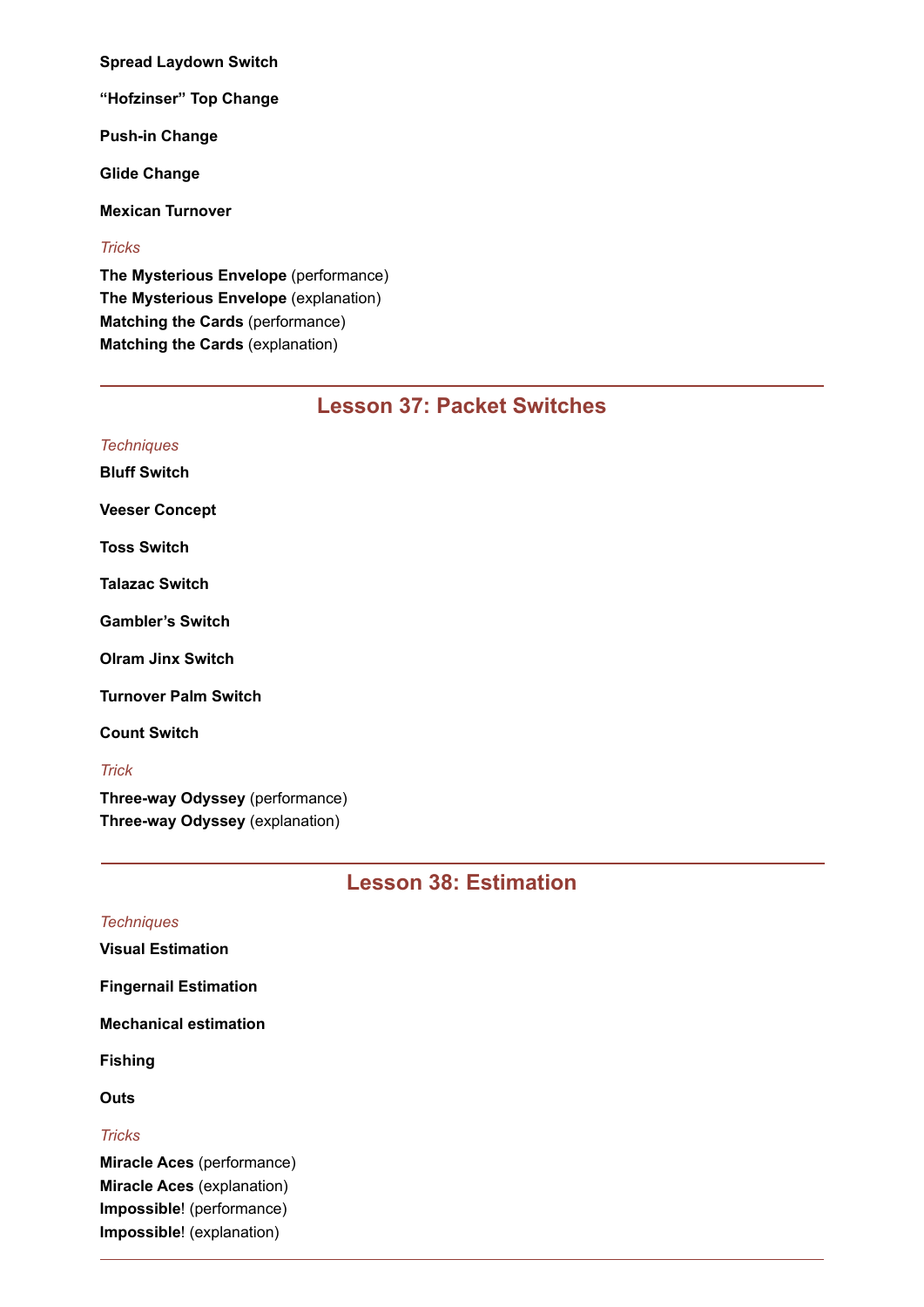## **Lesson 39: Culling**

### *Techniques*

**Grismer Cull**

**Lessinout Shuffle**

**Downjog Cull**

**Above-the spread Cull**

**GAS – Green Angle Separation**

**Red-black Cull Correction**

**Drunken Shuffle Cull**

*Trick*

**The Card That Finds Itself** (performance) **The Card That Finds Itself** (explanation)

## **Lesson 40: Stacking**

#### *Techniques*

**Lift Shuffle Run-up**

**Haymow Shuffle**

**Riffle Shuffle Stacking**

## *Trick*

**The Horowitz Poker Deal** (performance) **The Horowitz Poker Deal** (explanation)

## **Lesson 41: False Deals**

#### *Techniques*

**Introductory Remarks • utility** 

- 
- practice
- cards
- grips
- takes

- **Double Deal •** single & multiple
	- Overdeal
	- Sail Deal
	- False Count
	- Card Vanish
	- practice Kata

- **Push-off Second Deal New Theory 2<sup>nd</sup> Deal** 
	- Mc Millen Sidewinder
	- Group Second Deal
	- Under- & Overhand Stud
	- End Grip Take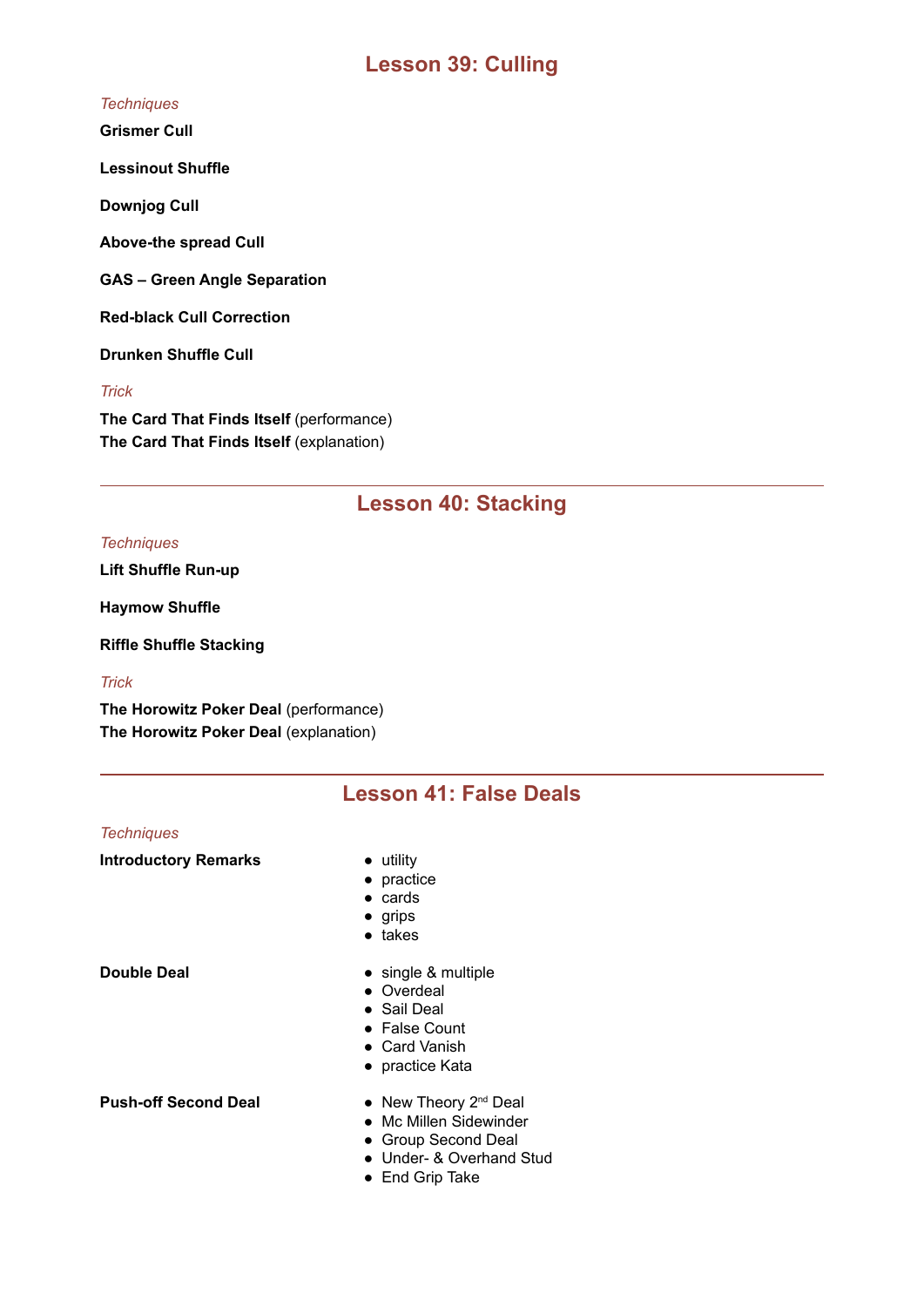#### **One-handed Second Deal**

- **Bottom Deal Deal Stacking** 
	- Group Bottom Deal
	- Group Bottom Deal Key Card Placement
	- Laurie Ireland two Jokers Force

#### *Tricks*

**The Double Bet** (performance) **The Double Bet** (explanation)

## **Lesson 42: Sandwich Techniques**

#### *Techniques*

**Loading a Sandwich <b>•** Display Load

- 
- Direct Load
- Add-on Load
- Ascanio's Accidental Drop Load

**Switch in Sandwich •** Kosky Switch

- 
- Chop Stick Switch
- Daley Itinerant Pasteboard Switch
- Daley Triple Lift Switch
- Riffle Shuffle Switch
- Casual Switch
- Bilis Switch

## **Sandwich Subtleties**

#### *Tricks*

**Hold the Mayo** (performance) **Hold the Mayo** (explanation) **The Dunbury Sandwich** (performance) **The Dunbury Sandwich** (explanation)

## **Lesson 43: Lapping**

## *Techniques*

#### **Introduction**

**Bottom Card(s) Lap •** Kaps Lap

- 
- All-around Square-up Lap
- Twirl Cut Lap

#### **Display Lap**

**Lap Control**

## *Trick*

**Card Through Table** (performance) **Card Through Table** (explanation)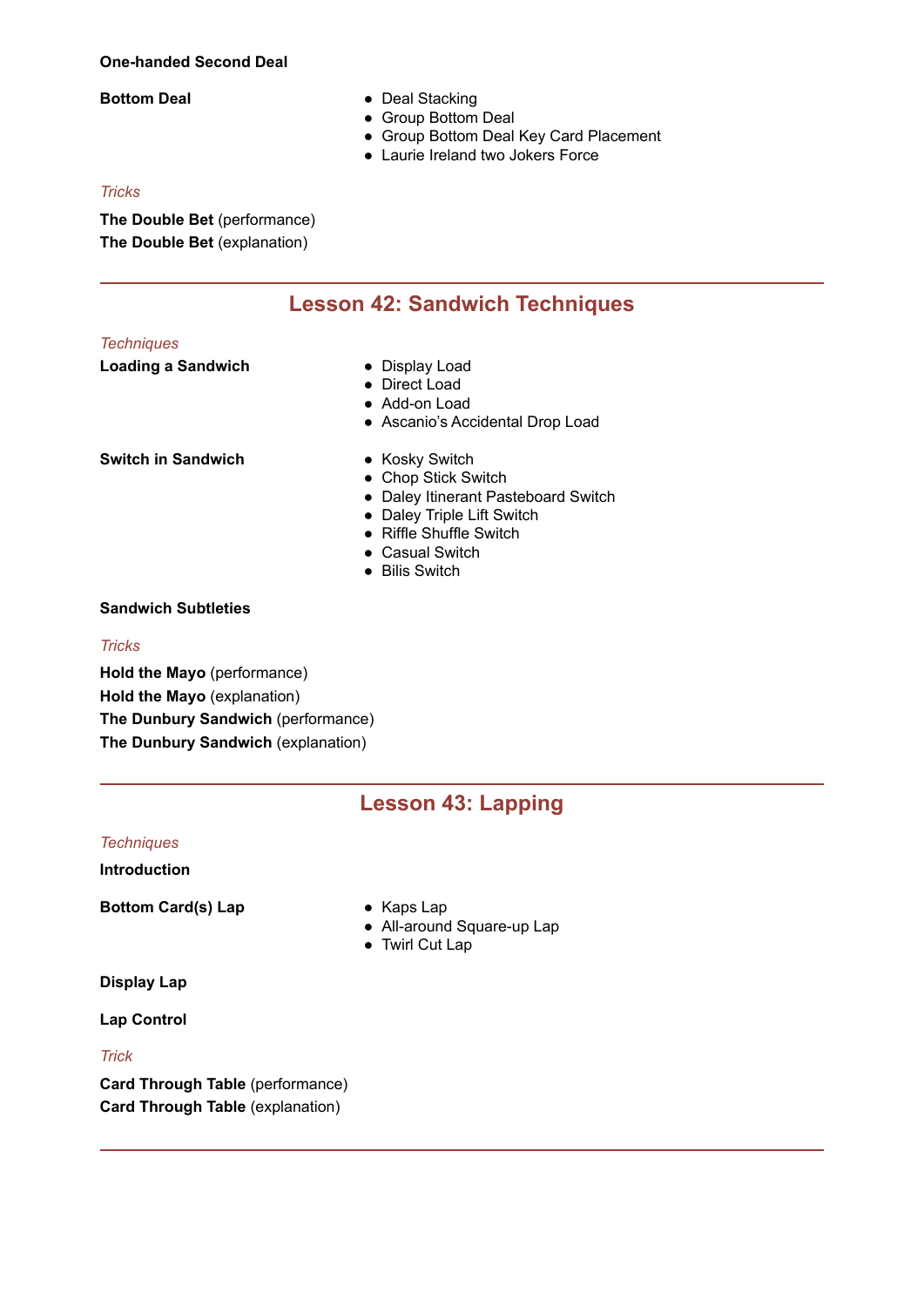## **Lesson 44: Tilt**

#### *Techniques*

## **Introductory Remarks**

- Tilt **a Basic handling** 
	- Ascanio handling
	- One-handed Tilt

## **Tilt Finesse I & II**

## *Trick*

**Ultra-Ambitious** (performance) **Ultra-Ambitious** (explanation)

## **Lesson 45: Advanced Pass Techniques**

| <b>Techniques</b>     |                                                                         |
|-----------------------|-------------------------------------------------------------------------|
| <b>Display Pass</b>   |                                                                         |
| <b>Spread Pass</b>    | • covers for Spread Pass<br><b>Intelligent Spread Pass</b><br>$\bullet$ |
| <b>Dribble Pass</b>   |                                                                         |
| <b>Invisible Pass</b> | • covers for Invisible Pass                                             |
| <b>Turnover Pass</b>  |                                                                         |
| <b>Classic Pass</b>   |                                                                         |
| <b>Cover Pass</b>     |                                                                         |
| <b>Half Pass</b>      | • Classic Half Pass<br>• Spread Half-pass<br>$\bullet$ Christ Twist     |
| <b>Tricks</b>         |                                                                         |

**Aces Up! (**performance) **Aces Up**! (explanation) **The Secret Service Card** (performance) **The Secret Service Card** (explanation)

## **Lesson 46: Reverse** *Techniques*  **Swing Cut Reverse Future Reverse Palm Reverse Larrareverse b e** as a Control & trick application **●** Gordon Bruce Variation **Riffle Shuffle Reverse Deck Turnover Reverse Clip Palm Reverse**